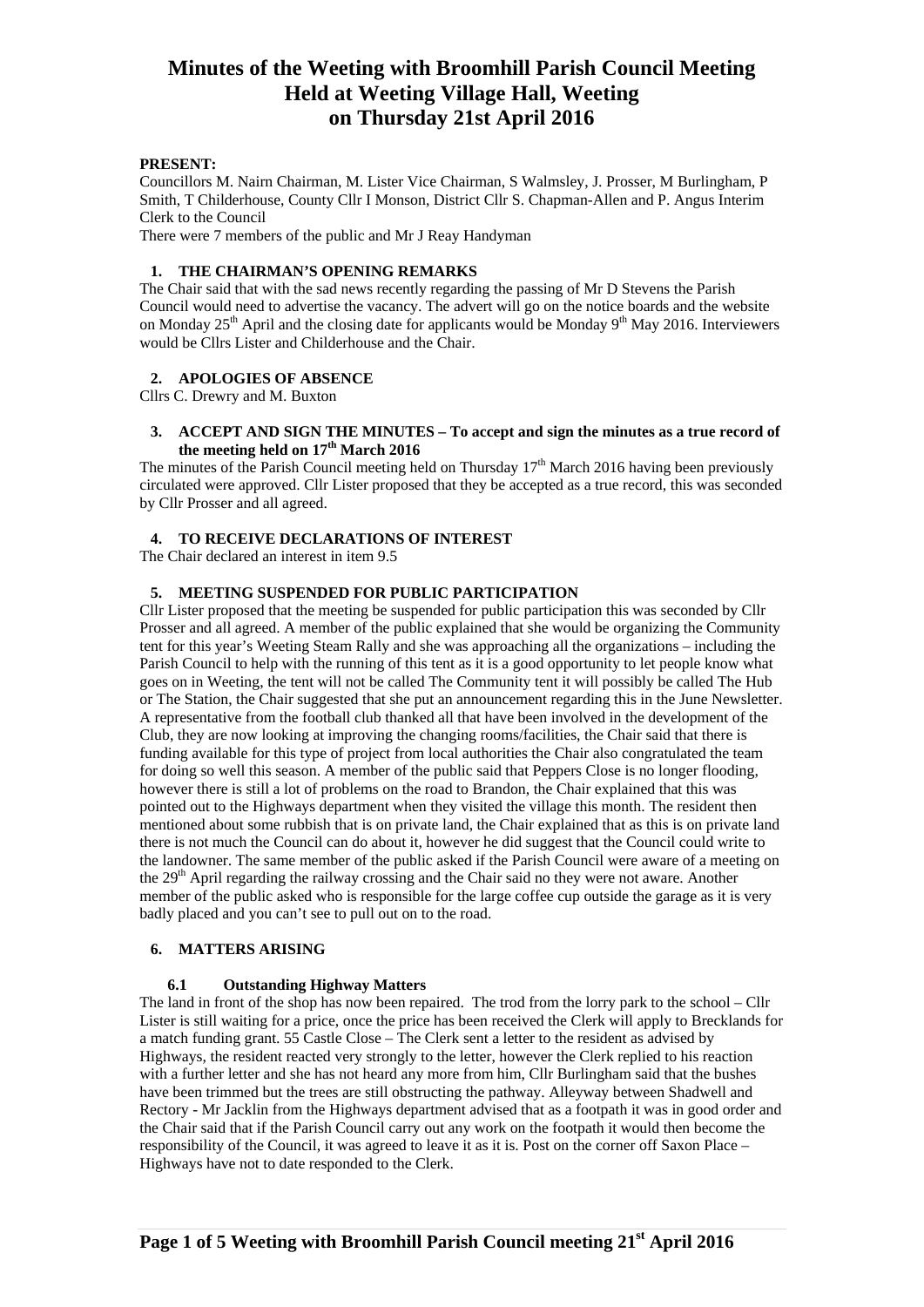#### **6.2 Street Lighting – To receive the Street Lighting Officers report** No problems

# **6.3 Playing Field/Open Spaces**

Cllr Lister said that the playing field/football pitch is looking super following the treatment applied by the grounds contractors.

## **6.4 Weeting Village Fayre**

Cllr Drewry not at meeting- the Chair said it is progressing and they may get the Breckland Brass Band to appear.

## **6.5 Memorial Garden**

Cllrs Walmsley said that she and Cllr Prosser have created two flower beds and the plan is to plant one in red, white and blue flowers to represent the Union Jack flag and the other would be red and white for the Polish flag and the plants have been purchased. Cllr Childerhouse said that the area looks absolutely lovely.

## **6.6 Local Plan Consultation**

No news – Cllr Chapman-Allen may include this in his report later in the meeting

## **7. REPORTS**

## **7.1 Chairman's Report**

The Chair said that he had met with the street lighting contractor regarding improving the street lighting in various places in the village and he was now waiting for a quote. Cllr Lister and the Chair have been looking at purchasing a new climbing frame the price for this will be a total of £13,195, Cllr Childerhouse proposed that the Council apply for a grant for this equipment, this was seconded by Cllr Lister and all agreed. It was agreed that the Football Club will apply for their own funding direct to Breckland. Parrott's Piece – Highways said that a fence cannot be put on the edge of the green, following a discussion it was agreed that the area is to be left as it is and try to persuade the car owners to park over by the recycle bins. The chair asked Cllr Monson if there was any news on the Lollipop man's job as his contract has been extended to the end of July/August but he does not know if it will be renewed after that, Cllr Monson said that it will probably be extended and he is doing his best to make sure that lollipop men/women keep their positions.

## **7.2 Clerks Report**

This month the Clerk obtained two filing cabinets from Mr Stevens house and is currently sorting through the old files and these will be placed into box files and stored in her loft. She has started to prepare the figures for the year end internal and external audits, opened new file and spread sheet for 2016/2017 accounts, organized to have basic online banking with Barclays, toured the village with Highways and Cllrs Lister and Nairn and John Reay, wrote letter to number 55 Castle Close regarding overhanging bushes in which he did not take too kindly to, opened account with Chase and hoping to do the same with Fengate fastenings and Travis Perkins, contacted the Mole man regarding moles on the playing field, prepared new updated forms for the handyman and prepared the advertisement for the Clerks vacancy.

## **7.3 Village Handyman Report**

The Handyman read out the following report. Fitted D bolt on nest swing chain to replace the broken one, tidied up branches on dog walk for the tree surgeon to chip, cleared up the picnic bench area, spread new bark chipping, toured the village with the person from the Highway department, fixed board on top of the big notice board in the play area, fixed safety floor mat on the senior swings, helped with orange netting for the man working on the playing field, Cllr Lister, David Lister and their daughter all worked very hard, arranged for the roller to be moved to enable this to be locked with chain and lock, the bottle bank was full for over a week so broke bottles to make room and took some home and then put them in the bank once it was emptied, reminded the Clerk regarding the ROSPA inspection at the end of June.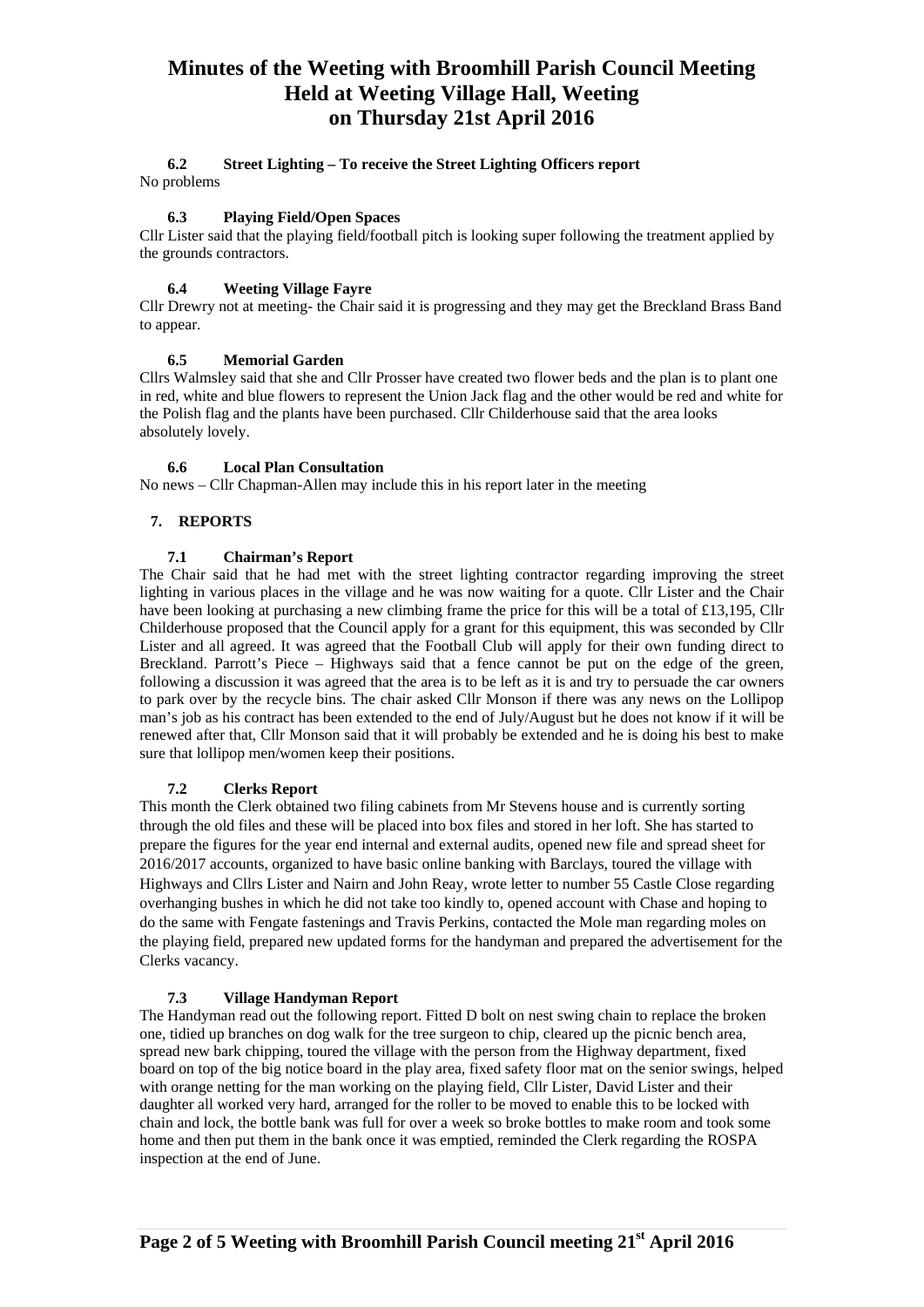## **7.4 Bowls Club Report**

Cllr Lister said that there is a horse racing night planned on the  $23<sup>rd</sup>$  April and on the  $7<sup>th</sup>$  May there will be a singer, tickets for the singer are £2.00.

## **7.5 Village Hall Report**

Nothing to report

## **7.6 District Councillors Report**

Cllr Chapman- Allen said that there is Sports and lay area funding available this needs to be spent by 13<sup>th</sup> May. He has had 8 residents contact him regarding the tree preservation order. He met with David Jacklin from Highways and they are going to try and give some of the grass verge areas that NCC cut to Serco. With regards to the Trod there is match funding available from Breckland District Council and NCC. The District Cllr said that if you come across any homeless people looking for shelter refer them to the District Council. He has no update on the cloths and glass bins. Local Planning Committee – there are no plans to build any more housing in Weeting.

## **7.7 County Councillors Report**

County Cllr I Monson said there is not much enthusiasm at County level regarding Devolution, there is going to be more consultation regarding this over the next three months, if it goes ahead it will radically change the Norfolk Council and he will be seeking our opinions on this matter. There is adult education available for adults that dropped out of school early, he advised that they look up West Suffolk education service on the web for more information. Highways – there is funding available at 50% from Norfolk County Council for various highways jobs that the Village is looking at such as the Trod. Cllr Lister asked about the Coffee Cup sign outside the garage, The Chair suggested that the Parish Council contact the owner in the first instance.

### **8. CORRESPONDENCE – To report on any outstanding correspondence received by the Council**

None

### **9. FINANCE**

### **9.1 To Agree and Sign the Payments for March / April invoices**

The payments for March /April were agreed this was proposed by Cllr Prosser, seconded by Cllr Lister and all agreed.

The following payments were authorised on Thursday the 21st April 2016. The cheques were signed by Cllr M Burlingham and Cllr J Prosser.

| <b>Balance for March 2016</b>               | £21,056.64                                  |            |
|---------------------------------------------|---------------------------------------------|------------|
|                                             | Minus the following direct debits           |            |
| E-On Street Lights                          | £384.91                                     |            |
| E-On Street Lights Parrots Piece            | £11.63                                      |            |
| Viridor Waste Collection                    | £47.52                                      |            |
| Mr J Reay Salary Paid by DD                 | £200.00                                     |            |
| <b>Total Direct Debits</b>                  | £644.06                                     |            |
|                                             | Plus the following receipts                 |            |
| Precept                                     |                                             | £18,250.00 |
| <b>Brecklands Grant</b>                     | £1,748.50                                   |            |
| <b>Weeting Bowls</b>                        |                                             | £18.75     |
| <b>Total Income</b>                         |                                             | £20,017.25 |
| <b>Total after Direct Debits and Income</b> | £40,429.83                                  |            |
| Cheques                                     | Description                                 | Total      |
| 103148                                      | Mrs P Angus - Salary - Mileage- Post        | £505.81    |
| 103149                                      | Void                                        | £0.00      |
| 103150                                      | Mrs W Stevens - Sick Pay for Mr G Stevens * | £657.80    |
| 103151                                      | Mr Terry Hawkins Monthly website update     | £30.00     |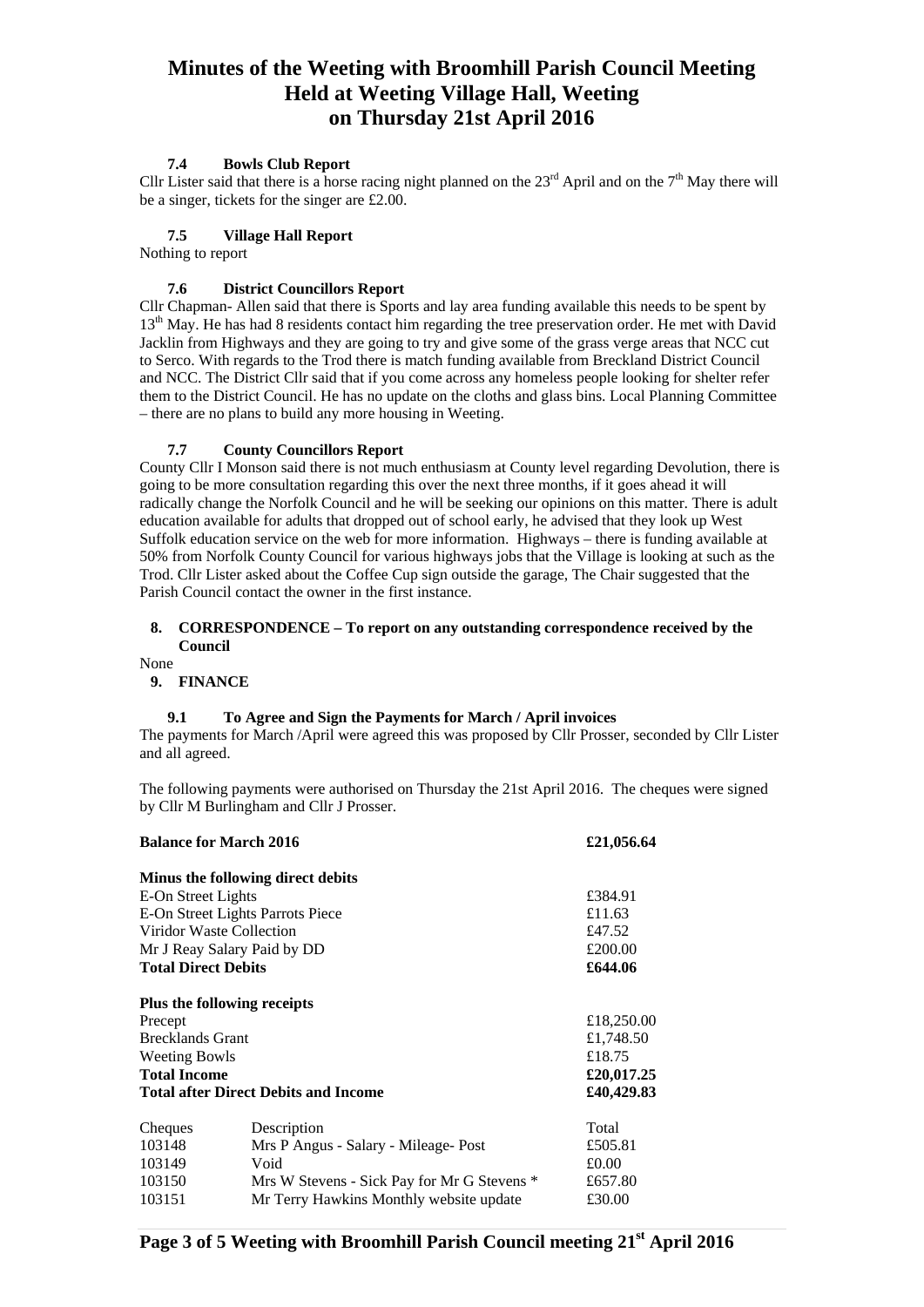| <b>Total Cheques paid</b> | £4,673.01                                        |           |
|---------------------------|--------------------------------------------------|-----------|
| 103163                    | Mrs S Walmsley - Memorial garden plants          | £183.91   |
| 103162                    | Weeting Village hall hire                        | £26.25    |
| 103161                    | NALC - Subscription                              | £287.28   |
| 103160                    | Mr J Reay - Salary/Diesel/Bark Chips/Black Sacks | £269.11   |
| 103159                    | Came and Company - Parish Insurance              | £1,955.73 |
| 103158                    | Brandon Football Club - Pitch Rent               | £300.00   |
| 103157                    | E-On Football Club electricity                   | £10.25    |
| 103156                    | <b>Chase Timber Products</b>                     | £42.98    |
| 103155                    | Viking Stationers - printer inks                 | £21.43    |
| 103154                    | Viking Stationers - new files etc.               | £148.82   |
| 103153                    | Viking Stationers - 200 Strong Black Sacks       | £39.56    |
| 103152                    | Westcotec Ltd                                    | £194.08   |

**Balance in Community Account April 2016 £35,756.82 Balance in Savings Account £21,732.22** 

\* Clerks sick pay for Mr G N Stevens cheque made to Mrs W Stevens as due to separate accounts Mrs Stevens unable to access Mr Stevens Bank account.

### **9.2 Amendments to payments for December 2015 minutes -to agree amendments to the payments recorded in December Minutes.**

Cllr Lister proposed that the following amendments to payments that were incorrectly entered in the December minutes be accepted as correct this was seconded by Cllr Walmsley and all agreed.

| Date       | Payment to |                            | Cheque No or DD | Value Inc VAT |
|------------|------------|----------------------------|-----------------|---------------|
| 17/12/2016 |            | $E$ -on                    | 103087          | 12.85         |
| 17/12/2016 |            | Void Cheque                | 103091          | 0.00          |
| 17/12/2016 |            | Westcotec                  | 103090          | 194.08        |
| 17/12/2016 |            | <b>G</b> N Stevens         | 103092          | 15.55         |
| 17/12/2016 |            | G N Stevens                | 103093          | 25.00         |
| 17/12/2016 |            | <b>G</b> N Stevens         | 103094          | 150.00        |
| 17/12/2016 |            | Void Cheque                | 103095          | 0.00          |
| 17/12/2016 |            | Void Cheque                | 103096          | 0.00          |
| 17/12/2016 |            | <b>HMRC</b>                | 103097          | 94.60         |
| 17/12/2016 |            | Elveden Xmas tree          | 103098          | 174.00        |
| 17/12/2016 |            | Postprint                  | 103099          | 737.00        |
| 17/12/2016 |            | <b>TOP Garden Services</b> | 103100          | 480.00        |
| 17/12/2016 |            | <b>SLCC</b>                | 103101          | 118.00        |
| 17/12/2016 |            | J Reay                     | 103102          | 92.73         |
| 17/12/2016 |            | Terry Hawkins - Website    | 103103          | 30.00         |
| 17/12/2016 |            | Weeting Village Hall       | 103104          | 18.75         |
| 17/12/2016 |            | Expenses for party         | 103105          | 250.73        |
| 17/12/2016 |            | <b>G</b> N Stevens         | 103106          | 671.70        |
| 17/12/2016 |            | J Reay                     | 103107          | 270.94        |
| 17/12/2016 |            | J Reay                     | 103108          | 185.14        |
| 17/12/2016 |            | Weeting Village Hall       | 103109          | 30.00         |
| 17/12/2016 |            | S Walmsley/Diddlington     | 103110          | 319.99        |
| 17/12/2016 |            | $E$ -on                    | DD              | 10.07         |
| 17/12/2016 |            | $E$ -on                    | DD              | 372.49        |
| 17/12/2016 |            | Viridor                    | DD              | 45.56         |
| 17/12/2016 |            | J Reay                     | DD              | 200.00        |
|            |            |                            |                 |               |

December meeting Total 4499.18

## **9.3 Amendments to payments for January 2016 minutes – to agree amendments to the payments recorded in January Minutes – same as above**

Cllr Lister proposed that the following amendments to payments that were incorrectly entered in the December minutes be accepted as correct this was seconded by Cllr Walmsley and all agreed.